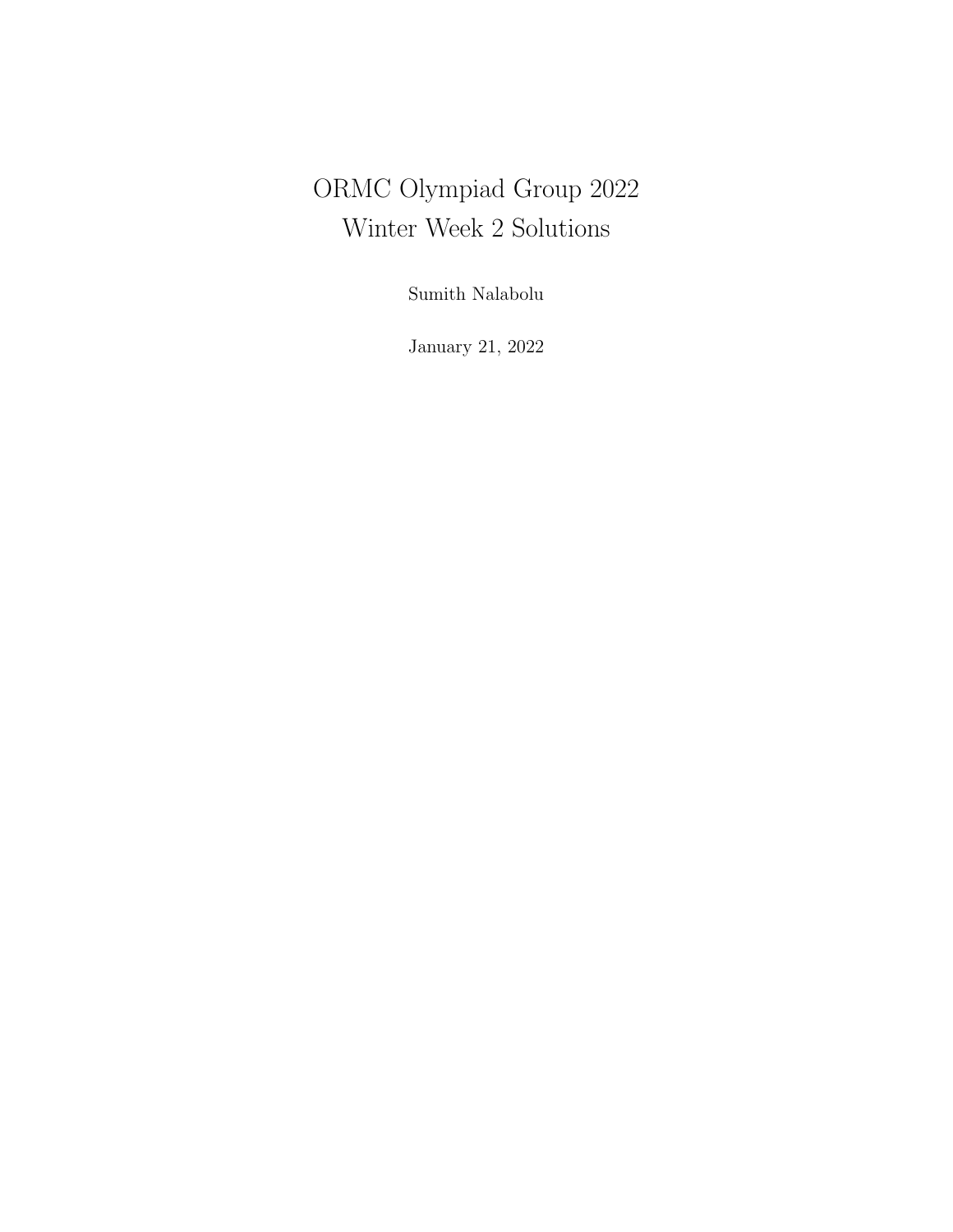# Solution 1

Consider the following  $n - 1$  numbers modulo n:

 $a, 2a, \ldots, (n-1)a$ .

If some two of these are equal, say,  $ia \equiv ja \pmod{n}$ , then  $a(i - j) \equiv 0 \pmod{n}$ . Since  $gcd(a, n) = 1$ , this implies  $i - j \equiv 0 \pmod{n}$ . However, i, j are distinct integers from 1 to  $n - 1$ , so this is not possible. Hence the  $n-1$  numbers in the set above are distinct modulo n.

These are all also clearly numbers from 1 to  $n-1$  when taken modulo n (i.e. cannot be 0), so they are in fact 1, ...,  $n-1$  in some order. Thus, one of them must be b. That is, there exists some x such that  $ax \equiv b$  $(\text{mod } n).$ 

# Solution 2

It suffices to find x such that  $ax \equiv 1 \pmod{b}$ . By the result of the previous problem, this is possible.  $\square$ 

#### Solution 3

For  $a \equiv 0 \pmod{p}$ , it is obvious. Now, consider a with  $gcd(a, p) = 1$ . Consider the set of the  $p - 1$  numbers

$$
{a, 2a, \ldots, (p-1)a}.
$$

If some  $ia \equiv ja \pmod{p}$  for  $i \neq j$ , then we have  $a(i - j) \equiv 0 \pmod{p}$ . But since i, j are distinct and from 1 to p − 1, clearly  $i - j \neq 0 \pmod{p}$ . So this would contradict the fact that  $gcd(a, p) = 1$ . Thus, the above set consists of  $p-1$  distinct numbers modulo p. These must in fact be  $1, 2, \ldots, p-1$  in some order. So,

$$
(a)(2a)(\cdots)((p-1)a) \equiv (1)(2)(\cdots)(p-1) \pmod{p} \implies a^{p-1}(p-1)! \equiv (p-1)! \pmod{p}.
$$

Since clearly  $gcd(p, (p-1)!) = 1$ , we can then conclude  $a^{p-1} \equiv 1 \pmod{p}$ , as desired.

#### Solution 4

Note that by sum of cubes factorization,

$$
n^3 + 100 = n^3 + 1000 - 900 = (n+10)(n^2 - 10n + 10) - 900.
$$

In particular,  $n^3 + 100 \equiv -900 \pmod{(n+10)}$ . This means  $n + 10$  | 900. Then it is clear that the largest possible value of n is  $\boxed{890}$ .

#### Solution 5

The given expression is similar to  $(n-10)^3 = n^3 - 30n^2 + 300n - 100$ ; in fact, note that

$$
n^3 - 30n^2 + 200 \equiv n^3 - 30n^2 + 300n + 200 - 300 \equiv (n - 10)^3 \pmod{300}.
$$

So, 300  $\mid (n-10)^3$ . This does not imply that 300  $\mid (n-10)$ , since 300 is not prime. Instead, since 300 =  $2^2 \cdot 3 \cdot 5$ , note that  $2^2 \mid (n-10)^3 \implies 2 \mid (n-10)$ , and so on; thus,  $2 \cdot 3 \cdot 5 \mid (n-10)$  is the equivalent condition. Then there are  $\boxed{17}$  possible n, i.e.  $30(0) + 10, \ldots, 30(16) + 10$ .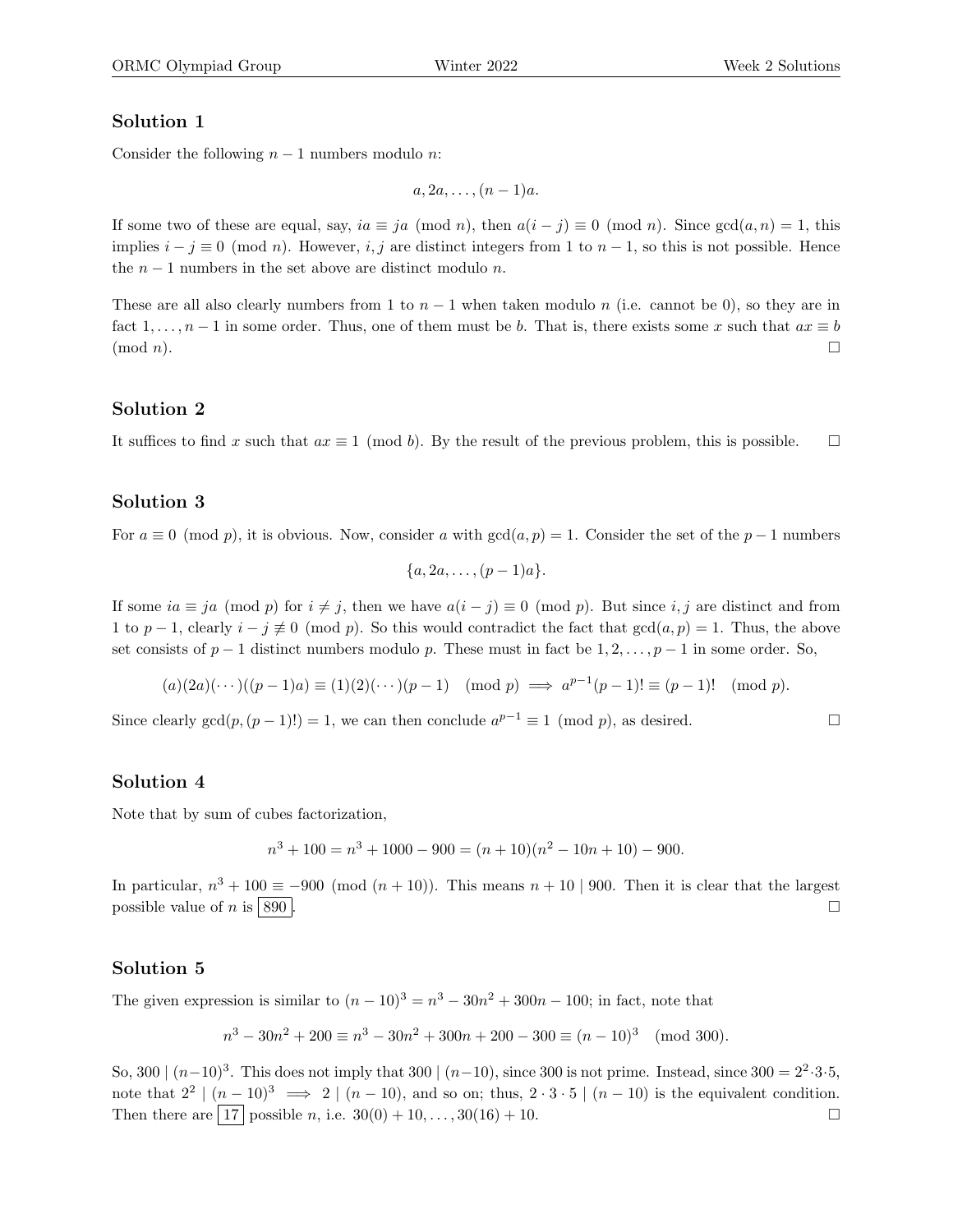# Solution 6

The difference of the two expressions must also be divisible by p; that is,  $p \mid 2n + 1$ , so  $2n \equiv -1 \pmod{p}$ . By the first given condition, we have

$$
n^2 \equiv -3 \pmod{p} \implies 4n^2 \equiv -12 \pmod{p}.
$$

But then note that  $4n^2 \equiv (2n)^2 \equiv (-1)^2 \pmod{p}$ , so

$$
1 \equiv -12 \pmod{p} \implies 13 \equiv 0 \pmod{p}.
$$

Thus  $p | 13 \implies p = 13$  is the only solution. Indeed,  $n = 6$  works with this p, so  $p = | 13 |$ .

# Solution 7

First we will consider a general term of the form  $\binom{p-3}{1}$ k where  $p$  is a prime. Note that we can write this as

$$
\frac{(p-3)!}{k!(p-3-k)!} = \frac{(1)(2)(\cdots)(p-3)}{(1)(2)(\cdots)(k)(1)(2)(\cdots)(p-3-k)}
$$

$$
\equiv \frac{(k+1)(\cdots)(p-3)}{(p-1)(p-2)(\cdots)(k+3)(-1)^{p-3-k}}
$$

$$
\equiv \frac{(k+1)(k+2)}{(-1)(-2)(-1)^{p-3-k}} \pmod{p}.
$$

The simplifications made were cancelling terms (which is allowed since  $p$  is prime, and thus relatively prime to all of the positive integers less than it) and converting i to  $-(p-i)$ . Then, since p is odd this is just  $(k + 1)(k + 2)(-1)^k$  $\frac{1}{2}$  (mod p). So, now we must simply evaluate

$$
\sum_{k=0}^{62} \frac{(k+1)(k+2)(-1)^k}{2}
$$
 (mod 2017).

Now, note that  $\frac{(k+1)(k+2)}{2} = 1 + 2 + \ldots + (k+1)$ . Thus, for odd k,

$$
\frac{(k+1)(k+2)(-1)^k}{2} + \frac{(k+2)(k+3)(-1)^{k+1}}{2} = -(1+2+\ldots+k+1) + (1+2+\ldots+k+2) = k+2.
$$

Hence the sum is simply the sum of odd numbers

$$
1 + 3 + 5 + \ldots + 61 = 32^2 \equiv \boxed{1024} \pmod{17}.
$$

#### Solution 8

Note that  $111 = 3.37$ . In particular, this gives that  $37 | 999$ , so  $1000 \equiv 1 \pmod{37}$ . This motivates splitting the number into three digit numbers and summing those. If we let the number be  $a231b312c$ , then it is equivalent to

$$
\overline{a23} + \overline{1b3} + \overline{12c} \equiv (100a + 10b + c) + 246 \pmod{37}.
$$

This must be 0 (mod 37), so simplifying gives  $\overline{abc} \equiv 13 \pmod{37}$ . So we must find the number of three digit numbers equivalent to 13 modulo 37, and each of these will correspond to one choice of the digits  $a, b, c$ . These numbers are  $37(3) + 13, \ldots, 37(26) + 13$ , for a total of  $\boxed{24}$  numbers.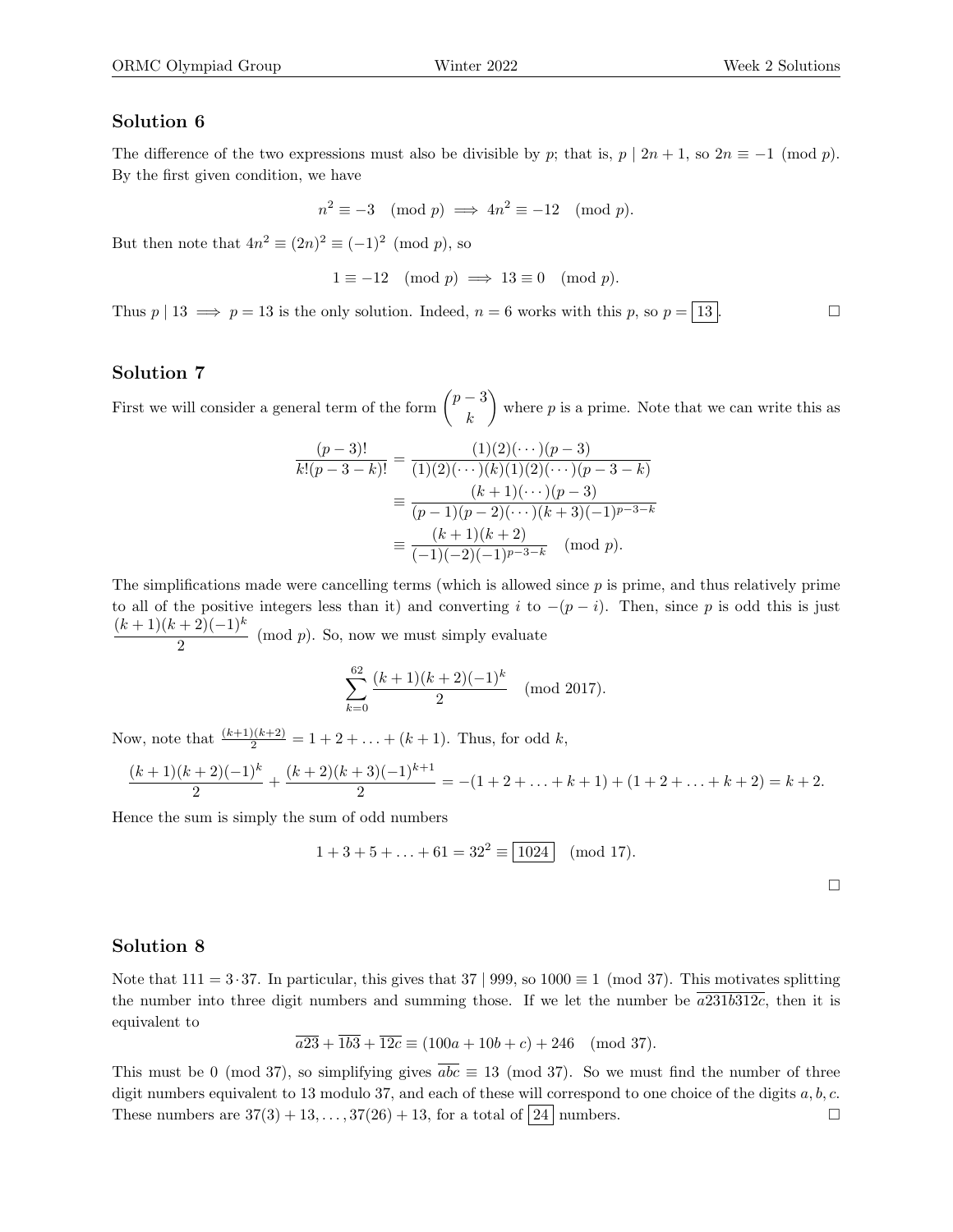# Solution 9

Note that  $100 \equiv 1 \pmod{99}$ ; thus any  $100^k \equiv 1 \pmod{99}$ . So we can split the number into two digit numbers and then add those, and the result will be equivalent to the original number. Thus, we want the smallest two digit n such that  $12 + 13 + \ldots + n \equiv 0 \pmod{99}$ . Equivalently, this is the sum of 1 to n minus the sum of 1 to 11, so

$$
\frac{n(n+1) - 11(12)}{2} \equiv 0 \pmod{99} \iff n(n+1) - 11(12) \equiv 0 \pmod{99}.
$$

(This is true since  $gcd(2, 99) = 1$ ). The left side factors, so we have  $(n - 11)(n + 12) \equiv 0 \pmod{99}$ . Now note that  $99 = 9 \cdot 11$ , and since 11 is prime this implies n is either 0 or  $-1$  modulo 11. Testing these values (they must also be either 2 or 6 modulo 9) starting with 21 gives that  $n = 33$  is the smallest that works.  $\Box$ 

# Solution 10

Note that  $p = 2$  does not work, and that  $p = 3$  does work. Now for  $p > 3$ , we consider the numbers modulo 3. Clearly  $p \not\equiv 1 \pmod{3}$ . If  $p \equiv 1 \pmod{3}$ , then  $p^2 + p + 1 \equiv 0 \pmod{3}$  and thus cannot be prime. But if  $p \equiv 2 \pmod{3}$ , then  $p + 10 \equiv 0 \pmod{3}$  and thus cannot be prime. So, no  $p > 3$  can work. Thus the answer is  $\boxed{3}$ .

#### Solution 11

Let the *n* numbers be  $a_1, \ldots, a_n$ . Then, consider the *n* sums

$$
s_1 = a_1
$$
,  $s_2 = a_1 + a_2$ , ...,  $s_n = a_1 + a_2 + ... + a_n$ .

That is,  $s_i$  is the sum of  $a_1$  through  $a_i$ . When taken modulo n, these are all numbers from 0 to  $n-1$ . If any one of them is 0, then we are done. If none of them are 0, then this is a set of  $n$  numbers between 1 and  $n-1$ . Thus (by pigeonhole principle) there must exist some two of them equal; that is,  $s_i = s_j$  for some *i* < *j*. Then note that  $s_j - s_i \equiv a_{i+1} + ... + a_j \equiv 0 \pmod{p}$ , as desired.  $\Box$ 

#### Solution 12

Note that 109 is prime. Then, by FLT (Fermat's little thm),  $k^{108} \equiv k \pmod{109}$  for each  $k = 2, 3, 6$ . Hence  $k^{107} \equiv \frac{1}{k} \pmod{109}$ . Then,

$$
2^{107} + 3^{107} + 6^{107} \equiv \frac{1}{2} + \frac{1}{3} + \frac{1}{6} \equiv \boxed{1} \pmod{109}.
$$

# Solution 13

The answer is  $\overline{no}$ . Consider any number consisting of these numbers in some order. Then it will be equal to 2008 X  $i=1$  $(i^i)(10^{a_i})$  where the  $a_i \geq 0$ , i.e. the sum of the  $i^i$  times some power of 10. Now take this expression

modulo 3. Since  $10 \equiv 1 \pmod{3}$ , we can ignore the powers of 10, so it is equivalent to 2008 X  $i=1$  $i^i$ .